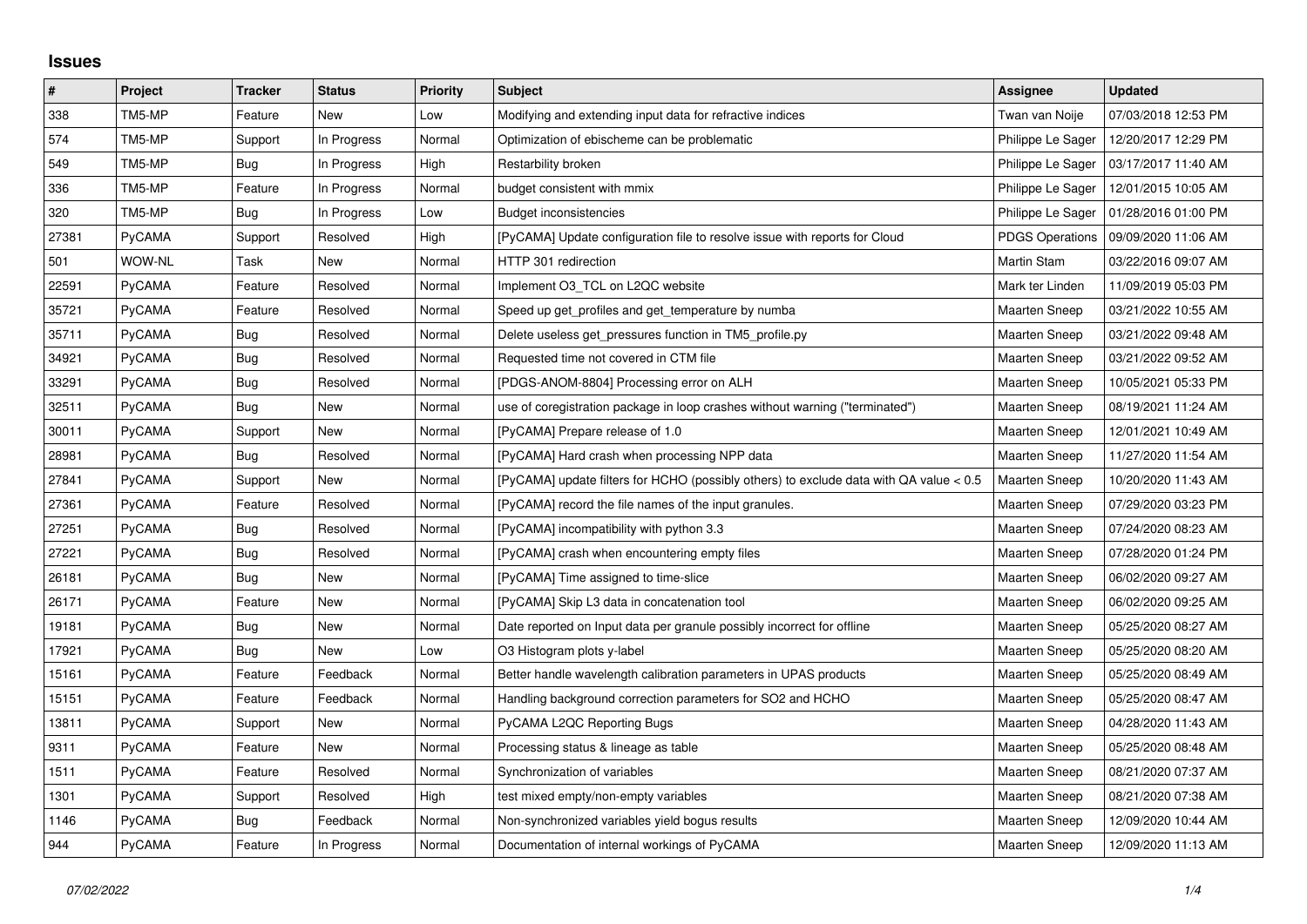| $\vert$ # | Project      | <b>Tracker</b> | <b>Status</b> | Priority | Subject                                                                                                    | Assignee               | <b>Updated</b>      |
|-----------|--------------|----------------|---------------|----------|------------------------------------------------------------------------------------------------------------|------------------------|---------------------|
| 558       | PyCAMA       | Feature        | In Progress   | Normal   | Coregistration                                                                                             | <b>Maarten Sneep</b>   | 11/06/2018 05:47 PM |
| 372       | adagucserver | <b>Bug</b>     | New           | Normal   | [KDC WCS] Web Coverage Service on point data does not function correctly                                   | <b>Maarten Plieger</b> | 09/09/2015 07:28 AM |
| 161       | adagucserver | <b>Bug</b>     | Resolved      | Normal   | Point datasets where the data starts with a nodata value are not displayed at all                          | Maarten Plieger        | 07/25/2014 12:46 PM |
| 62        | adagucserver | Bug            | Resolved      | Normal   | Special tokens like < and > are not encoded in the GetCapabilities document                                | <b>Maarten Plieger</b> | 07/25/2014 12:05 PM |
| 40        | adagucserver | Feature        | Resolved      | Normal   | Highest value in Legend is not necessarily highest value in the map                                        | Maarten Plieger        | 07/25/2014 12:06 PM |
| 210       | impactportal | <b>Bug</b>     | Resolved      | Normal   | OpenID composer accepts only names from 3 characters or more                                               | Maarten Plieger        | 03/19/2015 09:52 AM |
| 159       | impactportal | <b>Bug</b>     | Resolved      | Normal   | [WPS] When submitting a WPS job, the XML status document is sometimes not directly<br>available --> Error  | <b>Maarten Plieger</b> | 03/19/2015 09:52 AM |
| 158       | impactportal | <b>Bug</b>     | Resolved      | Normal   | [OPENDAP] Wrong HTTP status code when file is missing: 403 instead of 404.                                 | Maarten Plieger        | 03/19/2015 09:53 AM |
| 367       | TM5-MP       | Feature        | New           | Low      | Heterogeneous reaction rates for bulk aerosol version                                                      | Jason Williams         | 07/03/2018 12:36 PM |
| 362       | TM5-MP       | <b>Bug</b>     | New           | Normal   | Dry deposition total for agreggated NO <sub>x</sub>                                                        | Jason Williams         | 06/24/2015 02:06 PM |
| 28431     | PyCAMA       | Support        | Feedback      | Normal   | [PyCAMA] How long should the daily reports be available once the time-dependent<br>monitoring is in place? | Jacques Claas          | 10/15/2020 10:26 AM |
| 28421     | PyCAMA       | Support        | <b>New</b>    | Normal   | Prepare for version 2 quality control monitoring.                                                          | Jacques Claas          | 12/01/2020 05:39 PM |
| 26241     | PyCAMA       | Support        | In Progress   | Normal   | [PyCAMA] Supply list of up to 12 parameters you want to follow over time                                   | Jacques Claas          | 12/01/2020 05:34 PM |
| 26231     | PyCAMA       | Support        | <b>New</b>    | Normal   | [PyCAMA] Verify configuration of PyCAMA for daily extractions                                              | Jacques Claas          | 12/01/2020 05:30 PM |
| 14161     | PyCAMA       | Support        | Feedback      | Normal   | Time dependent QC questionnaire                                                                            | Jacques Claas          | 04/28/2020 09:59 AM |
| 368       | adagucserver | Bug            | New           | Normal   | Time resolution is not correctly calculated automatically                                                  |                        | 08/24/2015 11:55 AM |
| 71        | adagucserver | <b>Bug</b>     | New           | Normal   | default value for dimension not properly generated when using min keyword                                  |                        | 10/07/2013 09:34 AM |
| 70        | adagucserver | Bug            | New           | Normal   | Contourlines always display text                                                                           |                        | 09/16/2013 01:04 PM |
| 39        | adagucserver | <b>Bug</b>     | <b>New</b>    | Normal   | tickround is ignored when WMSExtension NUMCOLORBANDS is used                                               |                        | 06/26/2013 01:50 PM |
| 425       | adagucviewer | <b>Bug</b>     | New           | Normal   | Timeseries graph of rgb layers error                                                                       |                        | 01/06/2016 01:02 PM |
| 61        | adagucviewer | Feature        | New           | Normal   | Custom coordinate systems can not be choosed, only the predefined in the map type are<br>available         |                        | 07/17/2013 12:21 PM |
| 38        | adagucviewer | <b>Bug</b>     | <b>New</b>    | Normal   | When reusing a link create with the "Create a Link" menu item, the legend is not<br>displayed              |                        | 06/19/2013 01:44 PM |
| 37        | adagucviewer | <b>Bug</b>     | <b>New</b>    | Normal   | [EXTGUI] When refreshing a layer the layerlist is not updated                                              |                        | 06/13/2013 10:28 AM |
| 1012      | dummy        | Feature        | New           | Normal   | test gantt main project                                                                                    |                        | 12/20/2016 09:09 AM |
| 350       | impactportal | Feature        | <b>New</b>    | Normal   | Add a link to go to the basket at the bottom of the data discovery page                                    |                        | 03/19/2015 10:59 AM |
| 349       | impactportal | <b>Bug</b>     | Resolved      | High     | WPS for simple indices fails with SAX Exception                                                            |                        | 03/19/2015 09:44 AM |
| 94        | impactportal | <b>Bug</b>     | New           | Normal   | [Account] Handle OpenID problem                                                                            |                        | 10/10/2013 10:22 AM |
| 93        | impactportal | Feature        | Resolved      | Normal   | [Basket] Add a "Get All" button to retrieve all items at once                                              |                        | 03/19/2015 09:56 AM |
| 92        | impactportal | Feature        | Resolved      | High     | [Test] Create a test environment to test new versions of climate4impact                                    |                        | 03/19/2015 09:55 AM |
| 91        | impactportal | Feature        | New           | Normal   | [Basket] Move Basket in menu bar                                                                           |                        | 10/10/2013 10:22 AM |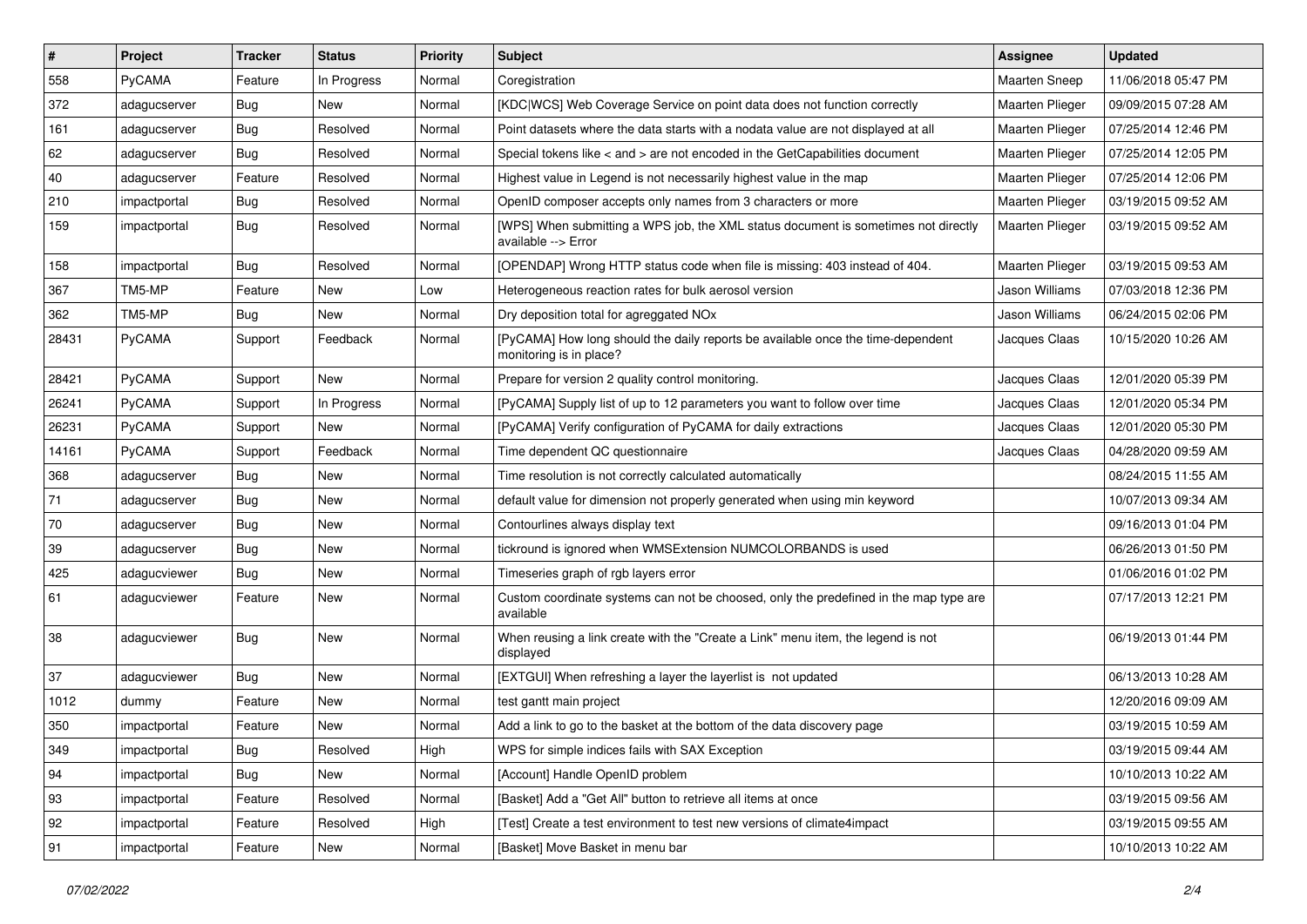| $\vert$ # | Project      | <b>Tracker</b> | <b>Status</b> | <b>Priority</b> | <b>Subject</b>                                                                   | <b>Assignee</b> | <b>Updated</b>      |
|-----------|--------------|----------------|---------------|-----------------|----------------------------------------------------------------------------------|-----------------|---------------------|
| 90        | impactportal | Feature        | New           | Normal          | [Use cases] Precoocked data selection widget with use case data                  |                 | 10/10/2013 10:22 AM |
| 89        | impactportal | Feature        | New           | Normal          | [Map&Plot]Generic data selection widget                                          |                 | 10/10/2013 10:22 AM |
| 88        | impactportal | Feature        | Resolved      | Normal          | [Basket]Create widget for basket access in all portal elements                   |                 | 03/19/2015 09:56 AM |
| 87        | impactportal | Feature        | New           | Normal          | [Map & Plot] Enable to select multiple data from basket for plotting and mapping |                 | 10/10/2013 10:22 AM |
| 86        | impactportal | Feature        | <b>New</b>    | Normal          | [Account] Keep history of what has been processed                                |                 | 10/10/2013 10:22 AM |
| 85        | impactportal | Feature        | New           | Low             | [Basket] Enable grouping of data in datasets                                     |                 | 10/10/2013 10:22 AM |
| 84        | impactportal | Feature        | Resolved      | Normal          | [Basket]Enable sorting on basket                                                 |                 | 03/19/2015 09:57 AM |
| 83        | impactportal | Feature        | Resolved      | Normal          | [Basket]Add 'Remove all' button                                                  |                 | 03/19/2015 09:58 AM |
| 82        | impactportal | Feature        | New           | Normal          | [GUI] Improve error messages                                                     |                 | 10/10/2013 10:22 AM |
| 81        | impactportal | Feature        | New           | Normal          | [Transformations] Time series plots WPS for multiple datasets                    |                 | 10/10/2013 10:22 AM |
| 80        | impactportal | Feature        | Resolved      | Normal          | [Transformation] CDO indices calculations as WPS service                         |                 | 03/19/2015 10:04 AM |
| 77        | impactportal | Feature        | New           | Normal          | [Data] Provide ECLISE data in climate4impact                                     |                 | 10/10/2013 10:22 AM |
| 76        | impactportal | Feature        | <b>New</b>    | Low             | [Search] Group search results in folders                                         |                 | 10/10/2013 10:22 AM |
| 75        | impactportal | Feature        | Resolved      | Normal          | [Search]Move backend to ESGF search                                              |                 | 07/15/2014 02:10 PM |
| 74        | impactportal | Feature        | New           | Normal          | [Search] Free text search: resolve on server not in browser                      |                 | 10/10/2013 10:22 AM |
| 73        | impactportal | Support        | Resolved      | Normal          | [ESG Security] No 'view' on data located at other ESG nodes as BADC and DKRZ     |                 | 07/15/2014 02:10 PM |
| 1013      | subproject 1 | Feature        | New           | Normal          | test subproject task gantt                                                       |                 | 12/20/2016 09:10 AM |
| 26711     | TM5-MP       | <b>Bug</b>     | In Progress   | Normal          | missing values for lon and lat in regions file                                   |                 | 07/02/2020 08:27 PM |
| 26031     | TM5-MP       | Bug            | New           | Normal          | Wrong rate for KOHHNO4                                                           |                 | 05/13/2020 12:10 PM |
| 24611     | TM5-MP       | <b>Bug</b>     | New           | High            | Typos in cb05 ebischeme                                                          |                 | 02/11/2020 10:35 AM |
| 23861     | TM5-MP       | <b>Bug</b>     | New           | Normal          | NH2O2 chemistry                                                                  |                 | 05/13/2020 12:10 PM |
| 23221     | TM5-MP       | Feature        | In Progress   | Normal          | Remapping of M7 dry/wet radii from restart file missing                          |                 | 12/05/2019 11:07 AM |
| 20141     | TM5-MP       | <b>Bug</b>     | In Progress   | Low             | PDUMP temperature field is zero                                                  |                 | 07/26/2019 02:45 PM |
| 12101     | TM5-MP       | Feature        | New           | Low             | Updating Corner halo grid boxes                                                  |                 | 10/10/2018 03:39 PM |
| 11761     | TM5-MP       | <b>Bug</b>     | New           | Low             | overflow in PDUMP                                                                |                 | 09/26/2018 09:44 AM |
| 10281     | TM5-MP       | Task           | New           | Low             | Dry deposition of gas-phase H2SO4 and DMS                                        |                 | 07/03/2018 12:51 PM |
| 10221     | TM5-MP       | Feature        | In Progress   | Normal          | MOGUNTIA and KPP                                                                 |                 | 09/20/2018 01:59 PM |
| 8931      | TM5-MP       | Feature        | In Progress   | Low             | removing dependence on HDF4                                                      |                 | 11/18/2019 02:07 PM |
| 2161      | TM5-MP       | Bug            | New           | Normal          | Python datetime.strftime function does not support dates before 1900             |                 | 08/21/2017 12:35 PM |
| 595       | TM5-MP       | Bug            | In Progress   | Normal          | Generation of qsub job file seems broken                                         |                 | 07/03/2018 12:39 PM |
| 521       | TM5-MP       | <b>Bug</b>     | New           | Low             | Inconsistent NO <sub>x</sub> emissions                                           |                 | 07/03/2018 12:30 PM |
| 440       | TM5-MP       | Feature        | New           | Low             | Assumption in calculation of friction velocity over land                         |                 | 07/03/2018 12:51 PM |
| 439       | TM5-MP       | Task           | New           | Low             | Treatment of ice clouds in photolysis                                            |                 | 07/03/2018 12:35 PM |